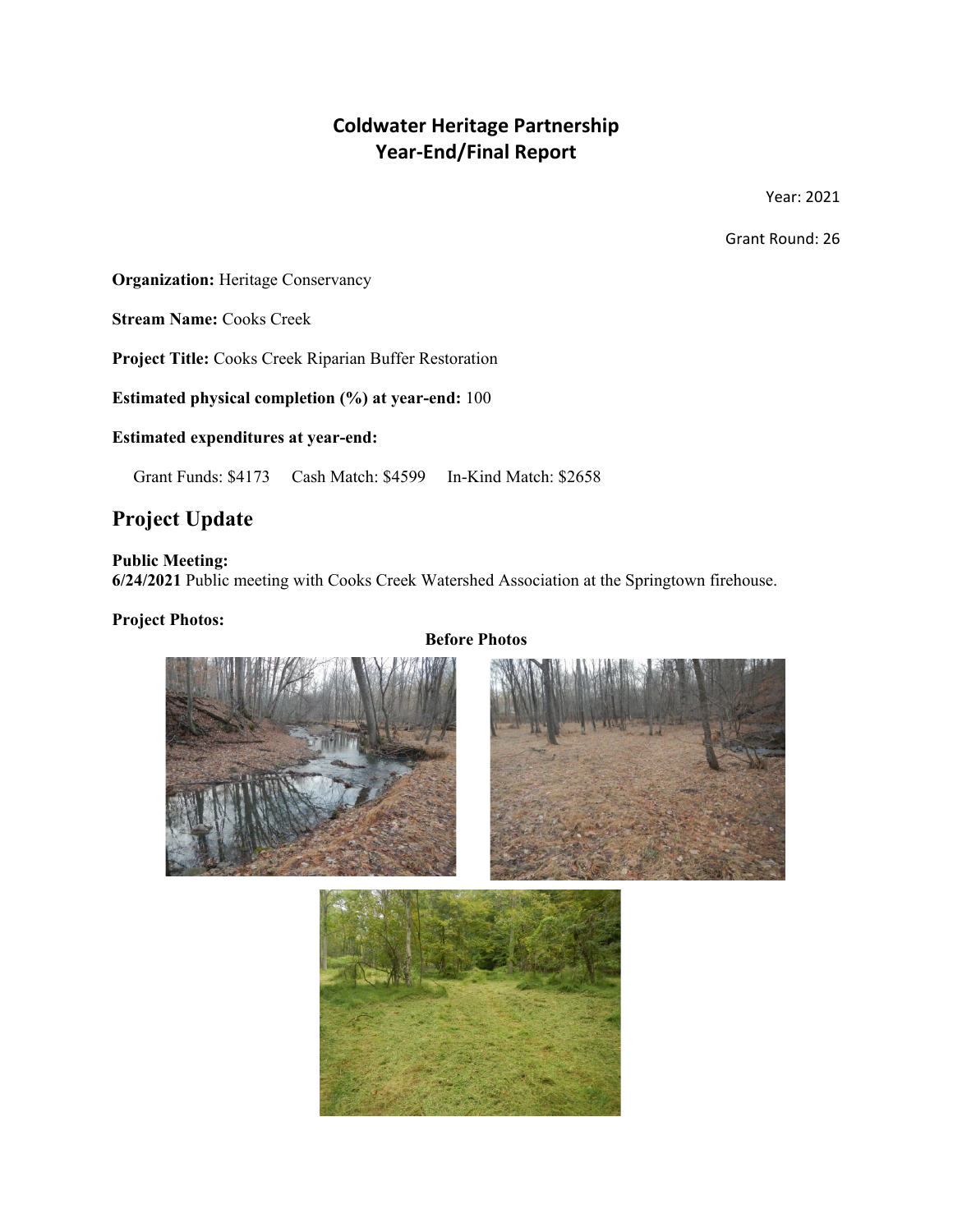#### **After Photos:**



### **Project Summary**

•Project began in May 2021 and ended in April 2022

• Site preparation began in the spring of 2021. Staff and volunteers removed multiple species of invasive plants including garlic mustard, barberry, and multi-flora rose which had occurred along the riparian areas where the riparian planting was planned.

•On May 22, 2021 an initial riparian planting was conducted. Staff, interns and volunteers



participate. All trees and shrubs were planted in this first planting rather than splitting the plantings up into spring and fall phases as originally planned. All tree shelters were installed on the day of the planting.

- Routine monitoring of the planting occurred throughout the summer and fall of 2021.
- Due to heavy rainfall, the site experienced multiple flooding events following the spring planting. These events resulted in multiple trees and shrubs being washed away and additional maintenance being required for the shelters.
- On April 22, 2022, staff and volunteers conducted a second planting to replace the lost trees and shrubs. Existing damaged shelters were repaired and shelters were installed surrounding the replacement trees and shrubs.
- Invasive removal in the riparian buffer has continued with a focus on garlic mustard removal over the early spring months.

#### **Project Outcomes:**

All of the project outcomes were met and the project is complete. Heritage Conservancy staff will monitor the property and repair/replace any tree shelters that are damage.

#### **Project sustainability:**

Heritage Conservancy staff will monitor the property (10 times per year) and repair/replace any tree shelters that are damaged. Threats included over browsing/tree shelter damage by a large deer population and an increase in heavy rains that caused streambank flooding.

## **Next phase or future projects**:

Future efforts will include staff, volunteers, and interns maintaining tree cages by cutting and removing invasive plants immediately adjacent to the cages up to 5'.